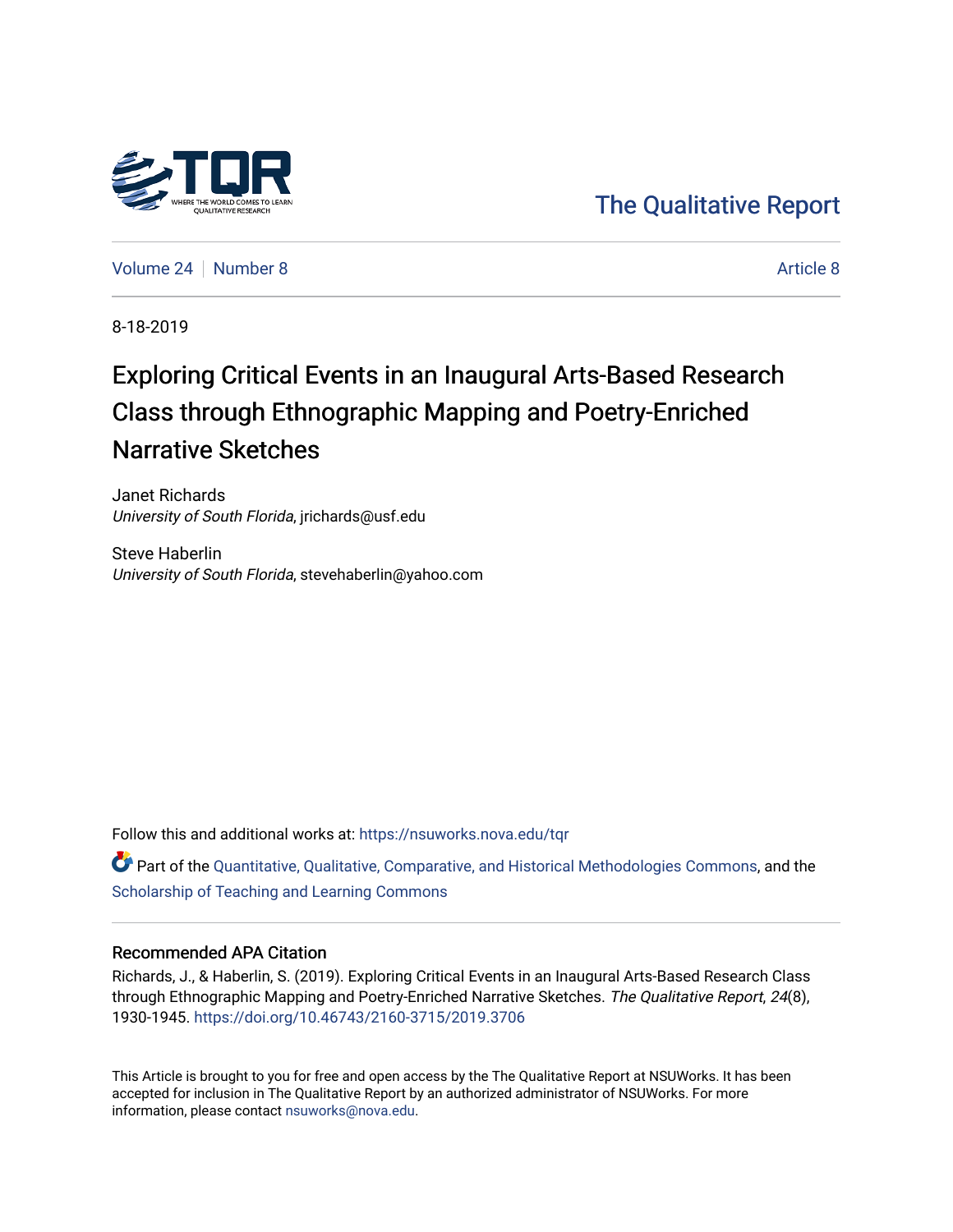# **Qualitative Research Graduate Certificate** Indulge in Culture Exclusively Online . 18 Credits



**LEARN MORE** 

## Exploring Critical Events in an Inaugural Arts-Based Research Class through Ethnographic Mapping and Poetry-Enriched Narrative Sketches

### Abstract

Arts-based research (ABR) employs the arts to explore the "experiences of researchers and the people they involve in their studies" (McNiff, 2008, p. 29). Acknowledgement of ABRs' potential for enhancing social science inquiry has gained momentum along with the development of new ABR methods courses. However, there is a lack of published studies that investigate what goes on in ABR classes (Cahnmann-Taylor & Siegesmund, 2008; Leavy, 2015; Personal communication, The Qualitative Report 2018 Conference). In this inquiry we (Janet, course designer and instructor, and Steve, student and class assistant), employed ethnographic techniques to explore unexpected critical events that occurred in our inaugural ABR class. We wanted to discover why these problematic situations happened. We also hoped to learn how we might have anticipated and resolved these events before they became challenging. Similar to a bricolage process in which researchers cobble different modes of inquiry together, we interfaced ethnographic mapping with poetry-enriched narrative sketches to record and make sense of the data. We discovered some critical events resulted from circumstances outside of the classroom and other incidents were exacerbated because we did not attend to problems when they first developed.

### Keywords

Arts-Based Research (ABR) Methods Class, Critical Events, Ethnographic Perspectives, Mapping, Poetry-Enriched Narrative Sketches

### Creative Commons License



This work is licensed under a [Creative Commons Attribution-Noncommercial-Share Alike 4.0 International](https://creativecommons.org/licenses/by-nc-sa/4.0/)  [License](https://creativecommons.org/licenses/by-nc-sa/4.0/).

### Acknowledgements

The authors thank Jennifer Hart, Doctoral Candidate and Assistant Director of the Florida Center for Instructional Technology at the University of South Florida, for assistance in constructing the Ethnographic Map documenting critical incidents in our ABR class.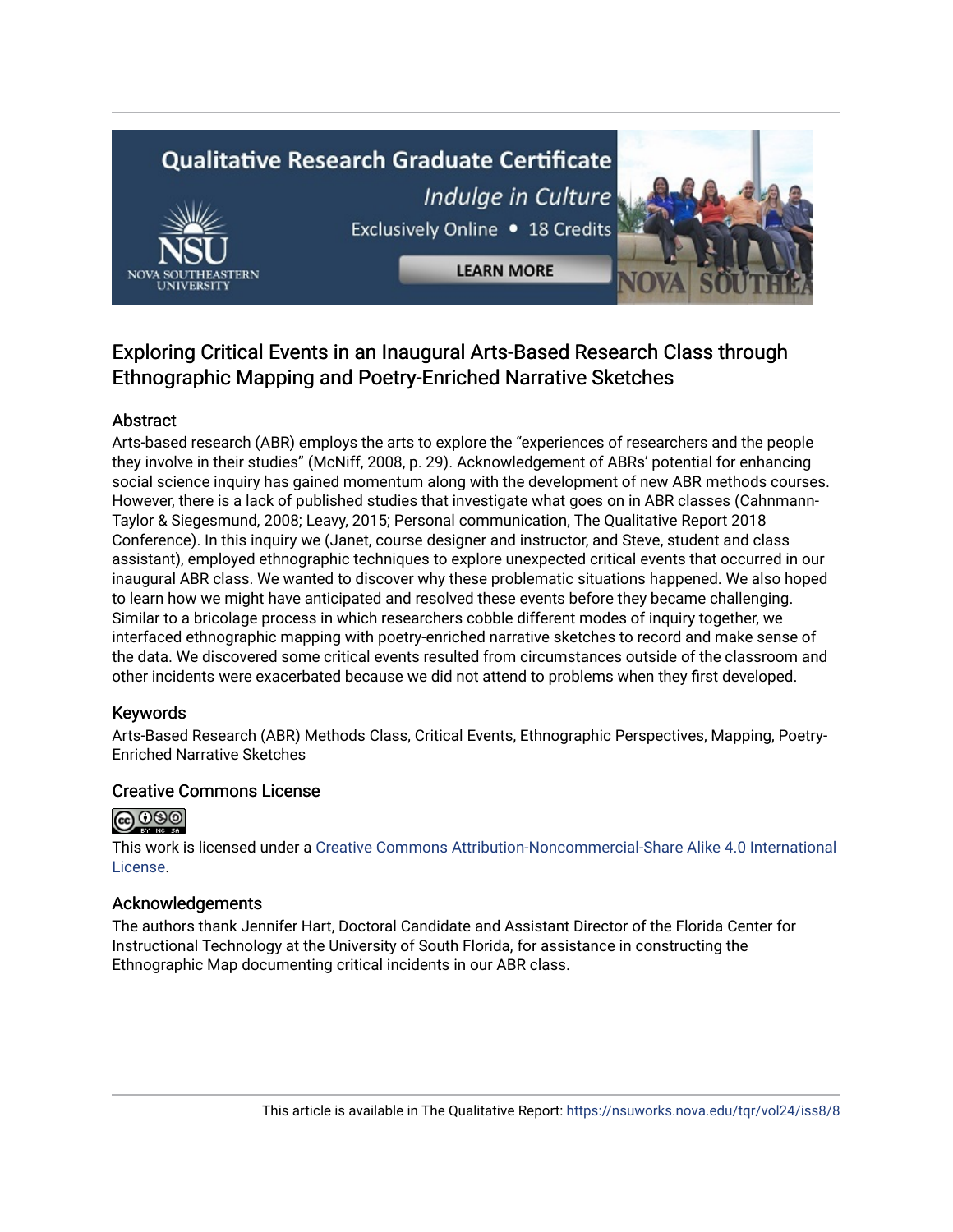

## **Exploring Critical Events in an Inaugural Arts-Based Research Class through Ethnographic Mapping and Poetry-Enriched Narrative Sketches**

Janet C. Richards and Steven Haberlin University of South Florida, Tampa, Florida, USA

*Arts-based research (ABR) employs the arts to explore the "experiences of researchers and the people they involve in their studies" (McNiff, 2008, p. 29). Acknowledgement of ABRs' potential for enhancing social science inquiry has gained momentum along with the development of new ABR methods courses. However, there is a lack of published studies that investigate what goes on in ABR classes (Cahnmann-Taylor & Siegesmund, 2008; Leavy, 2015; Personal communication, The Qualitative Report 2018 Conference). In this inquiry we (Janet, course designer and instructor, and Steve, student and class assistant), employed ethnographic techniques to explore unexpected critical events that occurred in our inaugural ABR class. We wanted to discover why these problematic situations happened. We also hoped to learn how we might have anticipated and resolved these events before they became challenging. Similar to a bricolage process in which researchers cobble different modes of inquiry together, we interfaced ethnographic mapping with poetry-enriched narrative sketches to record and make sense of the data. We discovered some critical events resulted from circumstances outside of the classroom and other incidents were exacerbated because we did not attend to problems when they first developed. Keyword: Arts-Based Research (ABR) Methods Class, Critical Events, Ethnographic Perspectives, Mapping, Poetry-Enriched Narrative Sketches*

*Critical incidents are context specific "unplanned, unanticipated, and uncontrolled … [and have]* "impact and a profound effect on whoever experiences such an event" (Webster & *Mertova, 2007, p. 77)*

*Teachers bear "a share of the responsibility for classroom events and outcomes; students make their own contributions, influencing both their own actions and those of the teacher" (Manke, 2008, p. 7)*

Arts-based research (ABR) employs all forms of the arts to explore and understand the "experiences of researchers and the people they involve in their studies" (McNiff, 2008, p. 29). Acknowledgement of ABRs' potential for enhancing social science inquiry has gained momentum along with the development of new ABR methods courses. However, there is a lack of published research that investigates what goes on in ABR classes (Cahnmann-Taylor & Siegesmund, 2008; Knowles & Cole, 2008; Leavy, 2015; Personal communication, *The Qualitative Report* 2018 Conference). In this inquiry we (Janet, course designer and instructor, and Steve, student and class assistant), explored unexpected worrisome critical events that occurred in our inaugural ABR class. We were concerned and confused about these problematic situations and wanted to determine why they happened. We also hoped to learn how we might have anticipated and resolved these problems before they became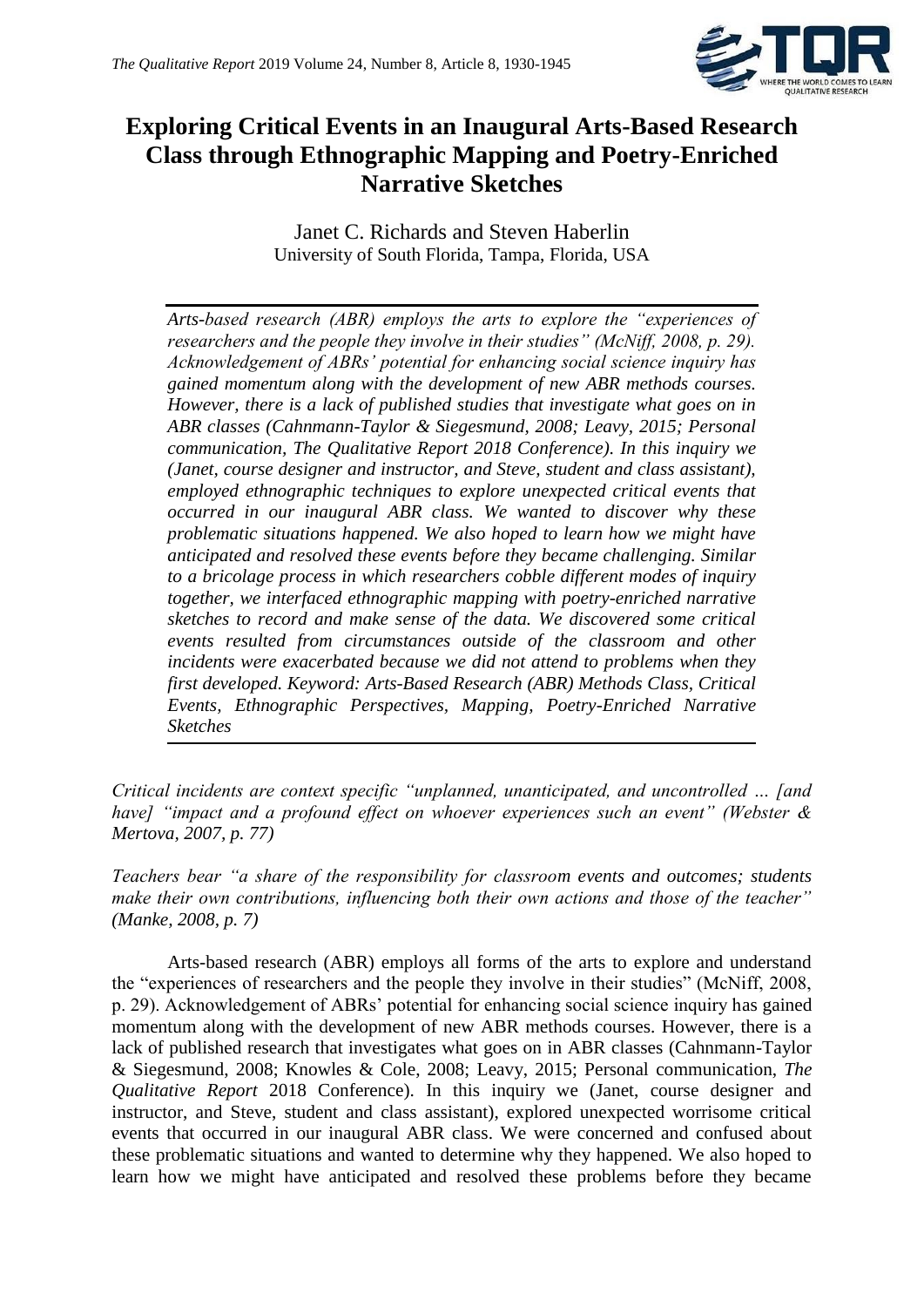challenging. Thus, we took on the role of ethnographers in education who study human behavior in natural settings, such as classrooms (see Green & Bloome, 1997). With this situated perspective, our goal was to study problematic patterns of communication and behavior in our ABR community.

### **Organizing and Making Sense of the Data**

We were aware that the complexities of critical events are difficult to untangle through traditional research approaches (see Webster & Mertova, 2007). At the same time, the creative nature of ABR inspired us to document and study our critical event data through aesthetic modalities. Therefore, similar to a bricolage process in which researchers cobble together different modes of inquiry, we interfaced two innovative techniques to organize and make sense of what we perceived as critical incidents in our ABR class. First, using ethnographic archiving, a process of highlighting a phenomenon within a specific context and presenting it through artistic expression (Pink, 2007), we visually documented challenging moments in our ABR class on an ethnographic "critical event" map (Green, Sukauskaite, & Baker, 2011) (also see Lichtman, 2013). Then we authored poetry-enriched narrative sketches, a type of short story that allowed us to review the incidents that took place in our ABR class (Connelly & Clandinin, 1990; Webster & Mertova, 2007). This second process helped us consider our perceptions of the events, reflect on who or what triggered the events, learn in what ways our students and we responded to them, and figure out how we might have resolved these issues.

### **Our Definition of Critical Events for this Inquiry**

In this inquiry we defined a critical event as an unexpected, disturbing incident that occurred in the bounded space of our inaugural doctoral ABR class. We further characterized these incidents as:

- 1. Unforeseen problematic situations involving a student, students, instructor, or teaching assistant
- 2. Possibly the result of a student's personal issue
- 3. Often intertextual (i.e., connected across time; related phenomena)
- 4. Possibly linked to experiences outside the classroom
- 5. Having an effect on participants in the class
- 6. Sometimes deemed as critical only in hindsight (e.g., refer to critical event # on the Critical Event Map and in Narrative Sketch #1)
- 7. Possibly connected to some aspect of a teacher's role

(Definitions suggested in part by Webster & Mertova, 2007; Wood, 1992; Woods, 1985)

### **Theoretical Perspectives Supporting the Inquiry**

We informed the study through three related theoretical frameworks with the goal of understanding the critical events that took place in our ABR classroom. These perspectives were: (a) tenets of interactional ethnographic premises applied to education that focus on classroom observation with the aim of discerning verbal interactions of a newly formed group of participants, such as our ABR class (i.e., intertextual communication at the micro level; see Castanheira, Crawford, Green, & Dixon, 2001; Derrida, 1978; Woods, 1985); (b) interpretivism as a research approach that has the intent of deducing the meaning of human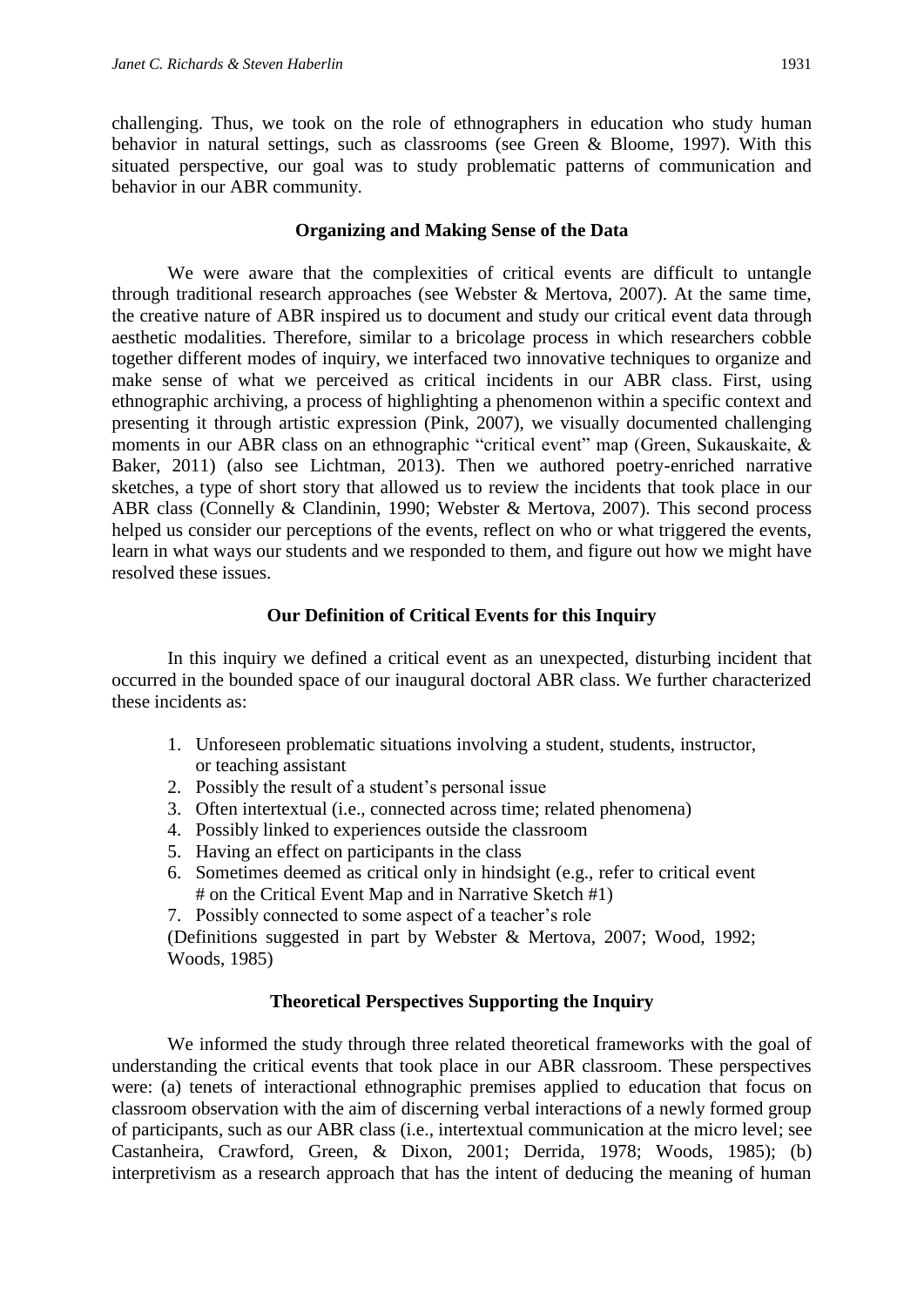behavior and posits behavior is closely linked to individuals' environment and their subjective perception of their environment (Barone & Eisner, 2012; Neuman, 2000), and; (c) the intertextual characteristics of classroom culture concerned with ways individuals act and react to each other in social contexts using "language and other semiotic systems to make meaning" (Bloome & Egan-Robertson, 1993, p. 330).

#### **Situating Ourselves and Our Students in the Inquir**y

*Janet:* "Who we are as educators shapes the tenor of our classes and impacts how and what students learn" (Richards, 2011, p. 784). Therefore, as the designer and instructor of the inaugural ABR class I share my qualifications as a professor of ABR. I position myself as a professor of qualitative inquiry, a qualitative researcher, and music major with considerable training in voice performance and piano. Inherently, the arts are congruent with my creative worldview, which guides my research because art influences my epistemological beliefs about what constitutes knowledge. For these reasons I believed I had the qualifications to plan and teach the first ABR methods course offered in our college. Therefore, with high hopes and expectations for students' learning and wellbeing, and anticipating a perfect semester, I authored and e-mailed the following overly optimistic poem to Steve. Later, through our research, we learned my self-assurance contributed to some of the critical incidents that occurred.

### *Pleased with Myself Pleased with myself When I think about the class Smiling smugly to myself In my looking glass Can't think of anything That might go wrong I'm hip-hoppin' and dancing A joyous, happy song I devised the syllabus I planned what tasks we'll do All will be perfection Trust me- it's true Not worried at all How this ABR class will go The students will love it Believe me-I know!*

But in retrospect, I didn't know. As Montaigne observed, "nothing is so firmly believed as that which we know least" (March, 1580, n.p.)*.* I soon found it was naïve of me to expect the semester would proceed flawlessly. As Green and her colleagues caution, there are times when researchers "are confronted with a surprise or something that does not go as expected" (2011, p. 310).

**Note:** There are always ethical tensions in qualitative research connected to the confidentiality and privacy of study participants. Thus, in the following section Steve offers only a succinct overview of the eight students in the ABR class.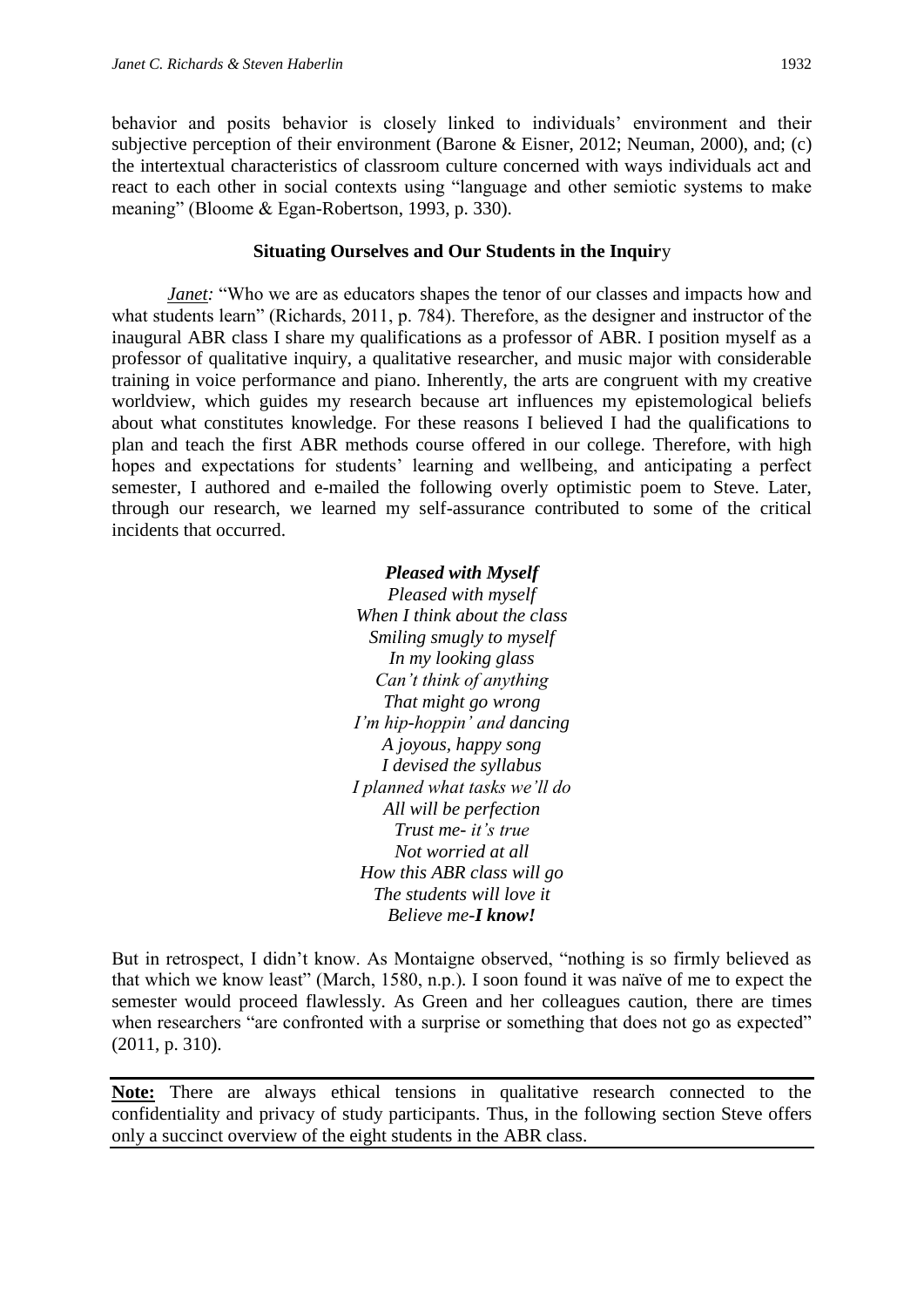Wow, what a diverse, interesting group of people. Classmates from communications, music, literacy, special education, English as Second Language—and the varied personal interests: organic farming, glass-making, stand-up Hip-Hop poetry, process drama. I'm excited and honored about taking the first Arts-Based Research course at our university with this group. Furthermore, I think because this class is not a requirement and people are taking it to pursue their passions in the arts, to express their creativity, to "get better" at qualitative research means you have intrinsically motivated individuals coming together to collaborate, to share, to learn; powerful stuff.

However, I quickly discovered my dual position of ABR student and class assistant appeared to create some resentful feelings and competition among some classmates and me. As a result, throughout the entire semester I felt a bit uncomfortable and apprehensive.

#### **Methods**

### **Our Roles in the Inquiry**

In this study we assumed the role of ethnographic participant observers (i.e., we studied individual and group behavior in a bounded system). Janet also served as instructor and Steve served as student/class assistant. As such, we were immersed in our ABR classroom life. Accordingly, with our emic insiders' position, we were able to observe the ABR students' communicative interactions with peers and with us for extended periods of time as well as each other's interfaces with students.

### **Data Collection**

Throughout the semester as we observed the sometimes-challenging dynamics in the class, we each wrote independent observation field notes (e.g*.,* Janet*: A student interrupted Steve's presentation tonight. I should have spoken up-taken charge; "Tonight I imagined perfection -But soon learned -Some things went in the opposite direction*"; "*My job is to make this course not about the arts but about arts- based research. Some in the class tonight said they prefer just art. What might I do? Have to meet every student's needs").*

We also wrote e-mail messages to each other regarding our perceptions of class events (e.g., Steve: "*I felt defeated when those students spoke out about my presentation when I was speaking. I thought about the incident all the way home").* In addition, we received and reviewed e-mail messages from students (e.g., "*Do we have a place in academia where we can thrive and serve as artists and researchers?").* Other data were students' original poetry included in their email messages (e.g., "*I'm lost in this class* -*Thought we'd showcase our art* -*Instead it's ABR -Where I'm not very smart").*

### **Archiving the Data through Mapping**

Mapping is an innovative way to identify individual's patterned ways of perceiving, believing, and acting within and across the events of everyday life in a bounded system (Green & Castanheira, 2012). Since this definition fit our ABR class inquiry, we were drawn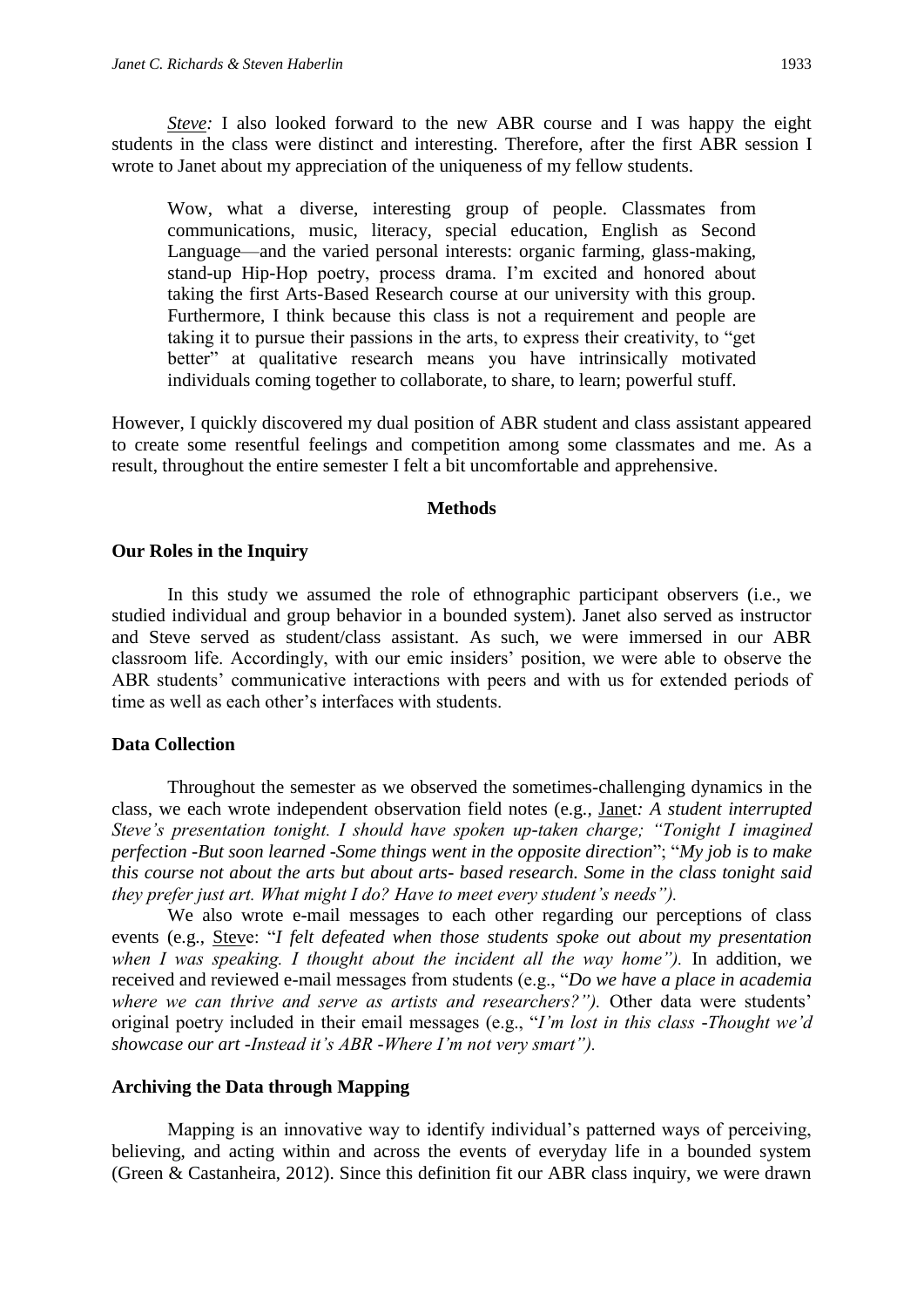to mapping as a way to archive critical events. Mapping also served as a multisensory, unique, artistic method to document our ABR class data. Moreover, we found that mapping crosses disciplinary boundaries (Lichtman, 2013) and has been employed in education. For example, Dixon and colleagues (1992) used sketch maps coupled with text notations of classroom incidents.

There is no set rule for how many incidents documented on a map provide sufficient data (Butterfield, Borgen, Amudson, Maglio, 2005; Flanagan, 1954). Consequently, in the following map we documented seven critical incidents we both agreed were most disconcerting over the course of the semester. As shown on the Map Legend (top left on the map below, we accompany these seven critical incidents with the precursors to the events as well as study participants' (i.e., students', Janet's, and Steve's) reactions to those events. We designate the precursors and reactions to the seven events by arrows to the numbered boxes that surround the map. For example, Critical Event #1 (see **START**) is at the top left in the map and the precursor and reaction to Critical Event #1 (designated by an arrow) are displayed directly above Critical Event #1. Note that Critical Events #1, #2, and #5 portray connections.

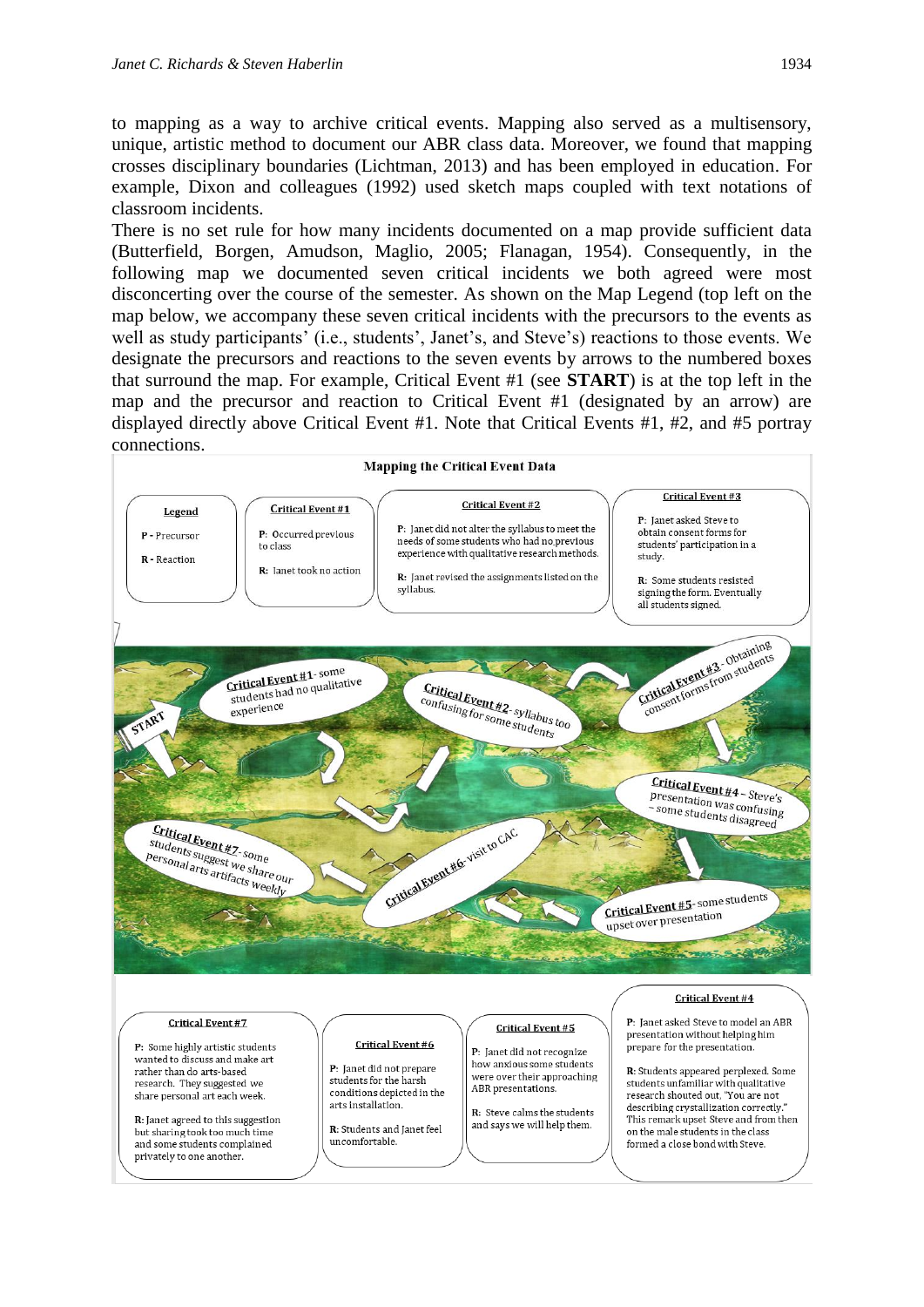### **Making Sense of Critical Events through Poetry-Enriched Narrative Sketches**

Making sense of critical events requires researchers to put the incidents in the context of where and how the event occurred, and to also try to identify prior conditions and consequences (Eisner 1991; Stokrocki, 1997; Wood, 2012). Thus, following our mapping of critical events, in the second stage of analysis we turned to poetry-enriched narrative sketches to gain deeper insights about the data. Narrative sketches are a type of short story that exemplifies the human-centered qualities of an event as seen "through the eyes of the researcher in collaboration with the people involved in the stories" (Webster & Mertova, 2007, p. 87) (also see Connelly & Clandinin, 1990). Hence, narrative sketches align with our post-modern/post structural stance in which we honor study participants' personal experiences. We also were aware of the arts-based focus of this inquiry. Therefore, we enriched the narrative sketches with self-reflective poetry as an alternative form of data representation. Reflection through poetry captures human beings heightened feelings and tensions and reveals deep emotions (see Kinsella, 2006; Wood, 2012).

*Janet: Critical Event #1*: Week One

*Big Surprise*

*In the first class we introduced ourselves And talked about the class No hint of trouble at that time No worries came to pass But then I got a big surprise Something I never considered Some students had never studied qualitative methods before And that's not what I had figured*

So what was my response**? Nothing!** I ignored the obvious solution. I should have immediately accommodated the students who had little understanding of qualitative research. But, I created that syllabus and *loved* that syllabus and I didn't want to change it. I had a bad case of denial**.** Later that week, in response to my lack of response, one of the students who was unfamiliar with qualitative research composed an emotional poem to explain discomfort in the class.

> *Struggle in this new environment People know nothing about me Feel uncomfortable Confined to a chair, hiding behind my laptop, taking notes Reservations whether class can operate as a community. Highly creative like me does not mean I know about ABR Tension is building within me Feel the pain and frustration Ideas and people collide in this space Resistance, fear, uncertainty permeate the room. Where are we going?*

Janet: Yet, even after reading this student's poem, my over-confidence and hubris kept me from altering the syllabus. As the semester progressed, I would regret lack of action on my part. Even Steve commented on the excessive rigor depicted in the syllabus. He wrote: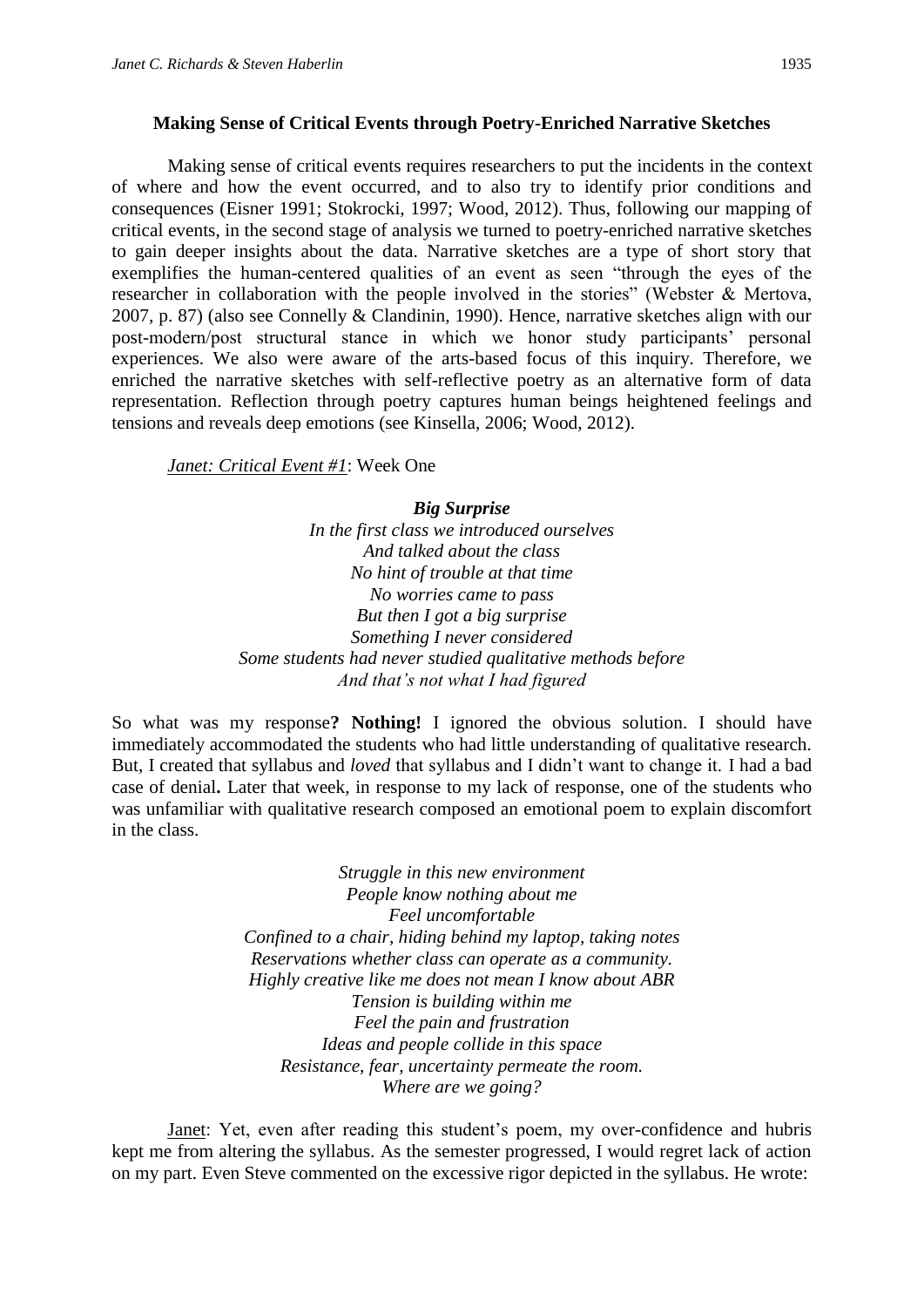*Who am I To speak my mind Perhaps to risk offense? Who am I To question why The syllabus is so dense? Who am I To give advice When I'm not particularly aesthetic? Who am I To voice my views? I might sound pathetic*

*Steve*: I recall e-mailing Janet, regarding the syllabus draft. Cognizant of the poststructuralist, Foucault's notion about the power structure inherent within all relationships (1980) I knew I had to move delicately, not wanting to offend her. I simply referred to the syllabus as rather "ambitious." Secretly, I wanted to shout: "*You must realize that this is too much work for Ph. D. students taking three or four other classes; they will never finish it all! Sometimes, less is more.* "But I did no such thing. I kept quiet - who was I to speak up?

*Janet: Critical Event #2*: Week Three: The On-Going Syllabus Problem

*So to me everything was still OK In my lovely ABR life I actually thought the previous event Was not a portent of ongoing strife But then at the end of the second class The event #1 student screamed "I don't understand this damn syllabus," the student yelled Oh no- there went my dream!*

I should have recognized the syllabus issue would not go away. This student didn't understand the syllabus because of a lack of qualitative research courses, and I had ignored his instructional needs. Instead, I continued to hold on to my ABR dream. To show continued frustration about class assignments, he wrote:

> *I'm in a box, crystal box, Shattered box, a jagged reflection I'm looking out, busting out Hear me shout, "To hell with tradition!" I've spent my whole life Fitting into the spaces You said I could have So I'll be damned If I get in another hold Another bind, another box*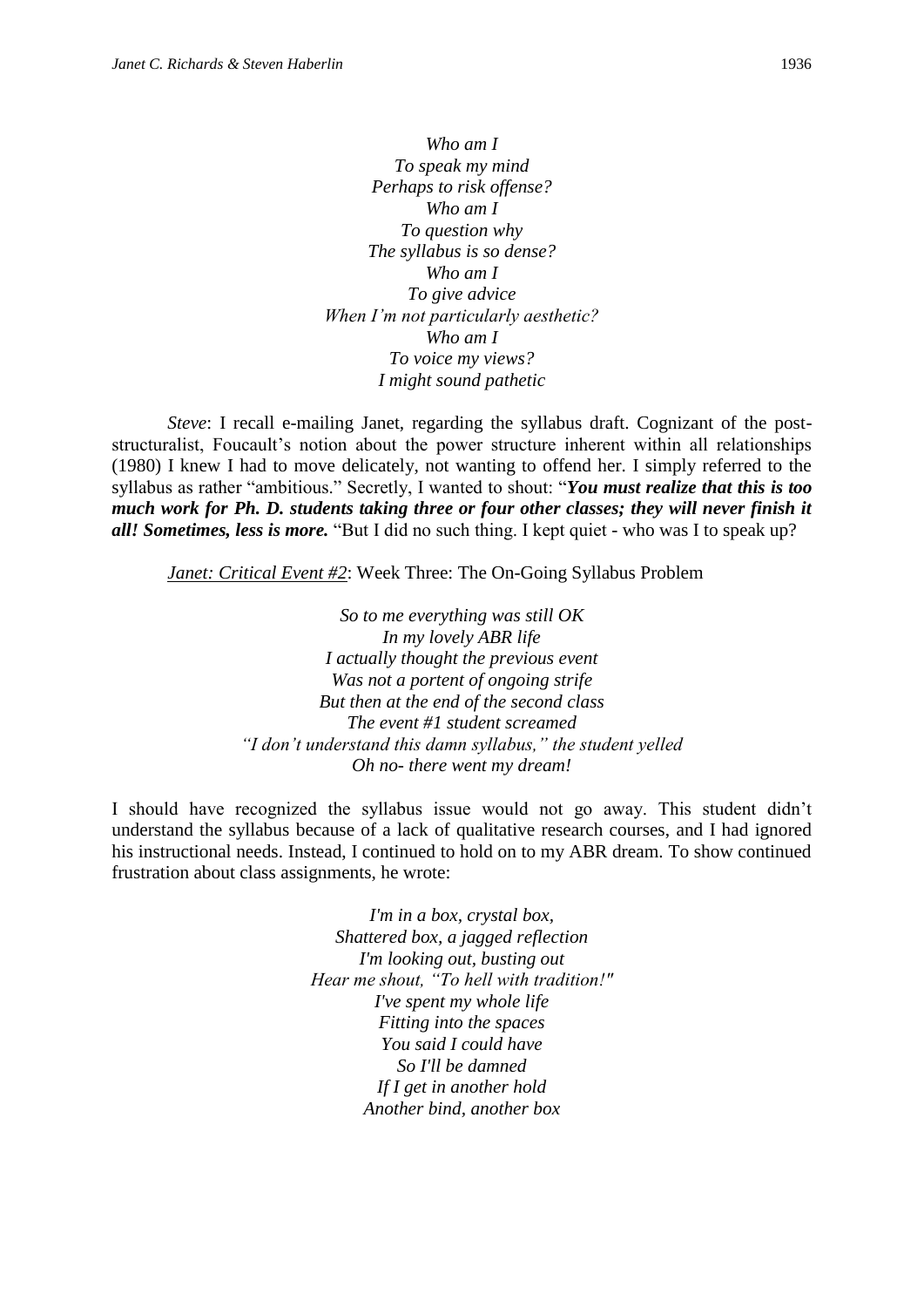Just as Steve noted, the syllabus was too demanding for students with no qualitative research experience. This oversight on my part contributed to an intertextual (i.e., connected) relationship across time, linking critical events #1 and #2 (and eventually, critical event #5).

In a long overdue response, in week three of the class I composed and sent an e-mail message to all students.

Hi, it is necessary for us to alter our assignment schedule. The syllabus is a new one. We learn together as we go through this first course iteration. Students in the class have varying understandings and expertise in qualitative research. We are all learners in this class with diverse ideas. Thus, it is my responsibility to make things easier and more attainable for students. Therefore, I have posted a new schedule for student presentations that I hope will prove accommodating and student- centered. I will meet with any student who seeks guidance.

Now, when I read what I wrote to my students I think I proposed some good solutions to the intertextual syllabus event. However, my reaction occurred too late and I think I tried to justify my behavior to my students.

### *Steve: Critical Event #3*: The Consent Form: Week Five

When Janet and I decided to conduct an inquiry to learn about the critical events occurring in the ABR class we knew we had to obtain study participants' consent. Typically, this process is routine. Earlier, Janet and I decided it might be better for me to conduct this necessary procedure rather than Janet, who, as the instructor assigned student grades. We thought in this way students would not feel pressured to participate in the study because Janet would not know who was in the inquiry until the semester ended. However, as I began to discuss the consent procedure, a student who had been in previous qualitative classes with Janet yelled out, "You better watch what you sign because she'll (Janet) write about you!" I summed it up in this poem I sent to Janet.

> *Look out or she'll write about you The good, the bad, the ugly too Look out or she'll write about you If you give consent that's what she'll do*

Although this individual appeared to make the comment in jest, it caused some students to become wary about joining the study. Might they think we only wanted them as study participants? In retrospect, Janet believed she should have distributed the forms since she could have explained why researchers conduct research. In the end, all of the students decided to join the study. But, here again, we could have handled the student consent form issue better through more communication.

*Steve: Critical Event #4*: Week Six: Modeling How to Present a Mini-Research Project

Janet was concerned some students were worried about their end of semester ABR presentation in which they first were to devise research questions, and then include theoretical frameworks undergirding the research, collect and analyze ABR data, and provide discoveries and a discussion section. Therefore, in mid-semester she asked me to present my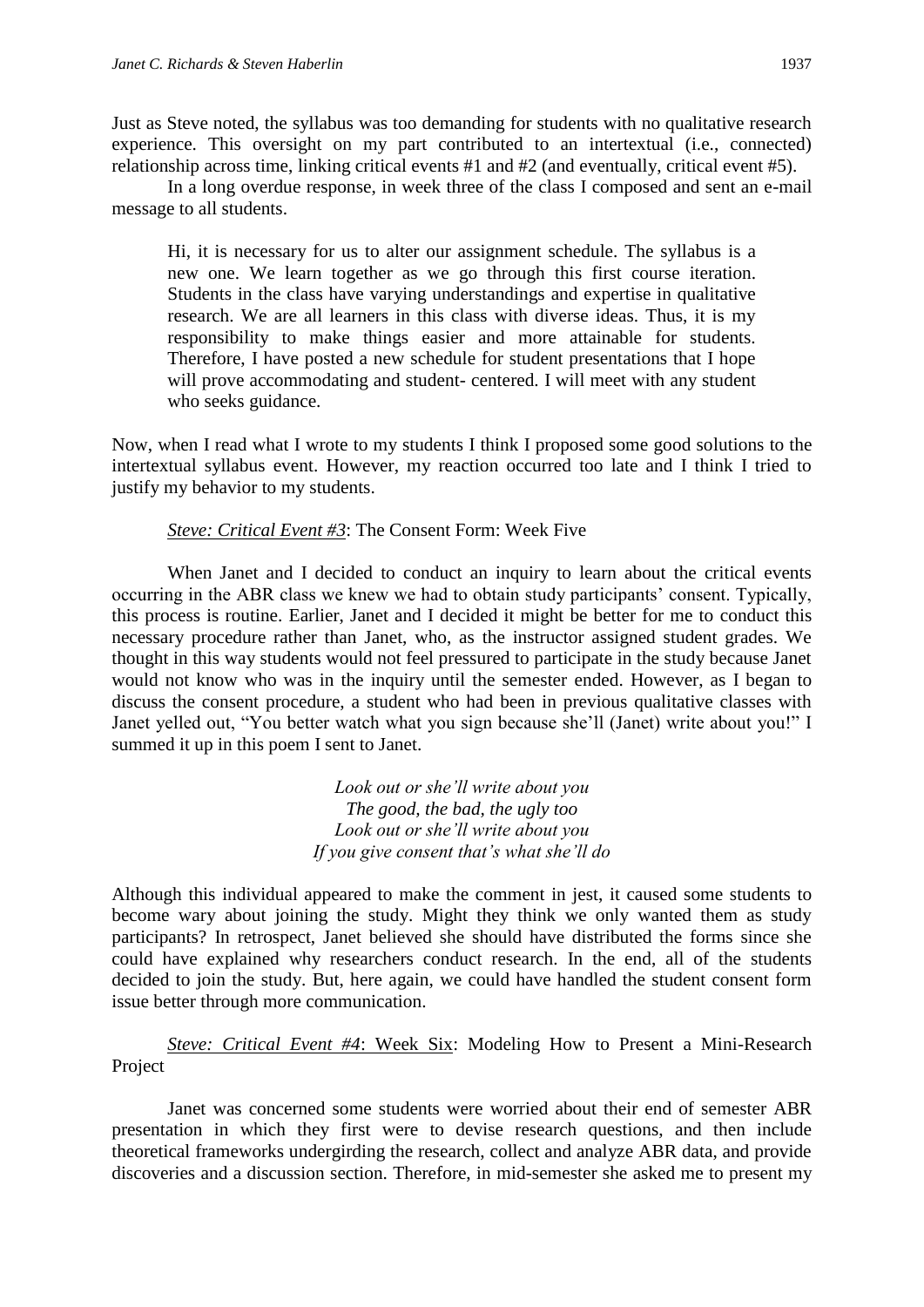ABR inquiry students might use as a model. I had already collected data and prepared my presentation so that was fine with me. Yes, I get the presentation done, but I opened myself up to student criticisms. I employed a crystallization approach to provide multiple perspectives on a phenomenon (Ellingson, 2009). In the middle of my presentation, a few students who had probably never bt bringing different forms of data together (Ellington, 2009) engaged in crystallization completed this type of assignment, commented, "That's not crystallization."

These students continued to argue and disagree with my data analysis approach. I justified my actions, rebutting that I believed as researchers, not artists, we must provide discourse on our data, and make sense of it, including ABR data. Breathing deeply, I asked that I be allowed to continue my presentation and stumbled through the remaining Power Point slides. Then I wrote:

> *Presenting first Was the worst I felt like An open target Like a scout Full of doubt I was in the margins Students looked at me 'What did they see? You already know the answer Oh S… , Oh Hell Me- not doing very well*

Driving home, my stress level high, I certainly could relate to notions that research assistants face many challenges. I questioned what these students' motive was for "sabotaging" my presentation; other classmates seemed to appreciate my mini inquiry. Perhaps they viewed me as one research assistant wrote, "a research assistant is like nothing. They have no respect, no reverence, and no fidelity. They act like they know everything. They only show off" (Yalçin, Özoglu, & Dönmez, 2016, p. 26).

*Janet:* This event was disturbing for Steve and I take responsibility. I should have stepped in and offered a comprehensive definition of crystallization. I also should have spoken privately with students who disturbed Steve's presentation. I wondered why these students were disturbed by Steve's presentation. "Often interactions outside the classroom shape interactions inside the classroom" (Atkinson, Buck, & Hunt, 2009, p. 240).

*Steve: Critical Event #5*: Week 11: The Eruption

The ABR presentations were due in three weeks. As the class ended, "Noah" (a pseudonym) covered his face with his hands, shaking his head from side to side. "Are you alright?" asked a classmate.

"Nah, I'm not alright," "Noah" replied. Then he yelled out, "I don't understand what we are supposed to do. I don't get this ABR assignment!"

> *Like a boiling volcano The syllabus student erupted "I don't understand!" he screamed*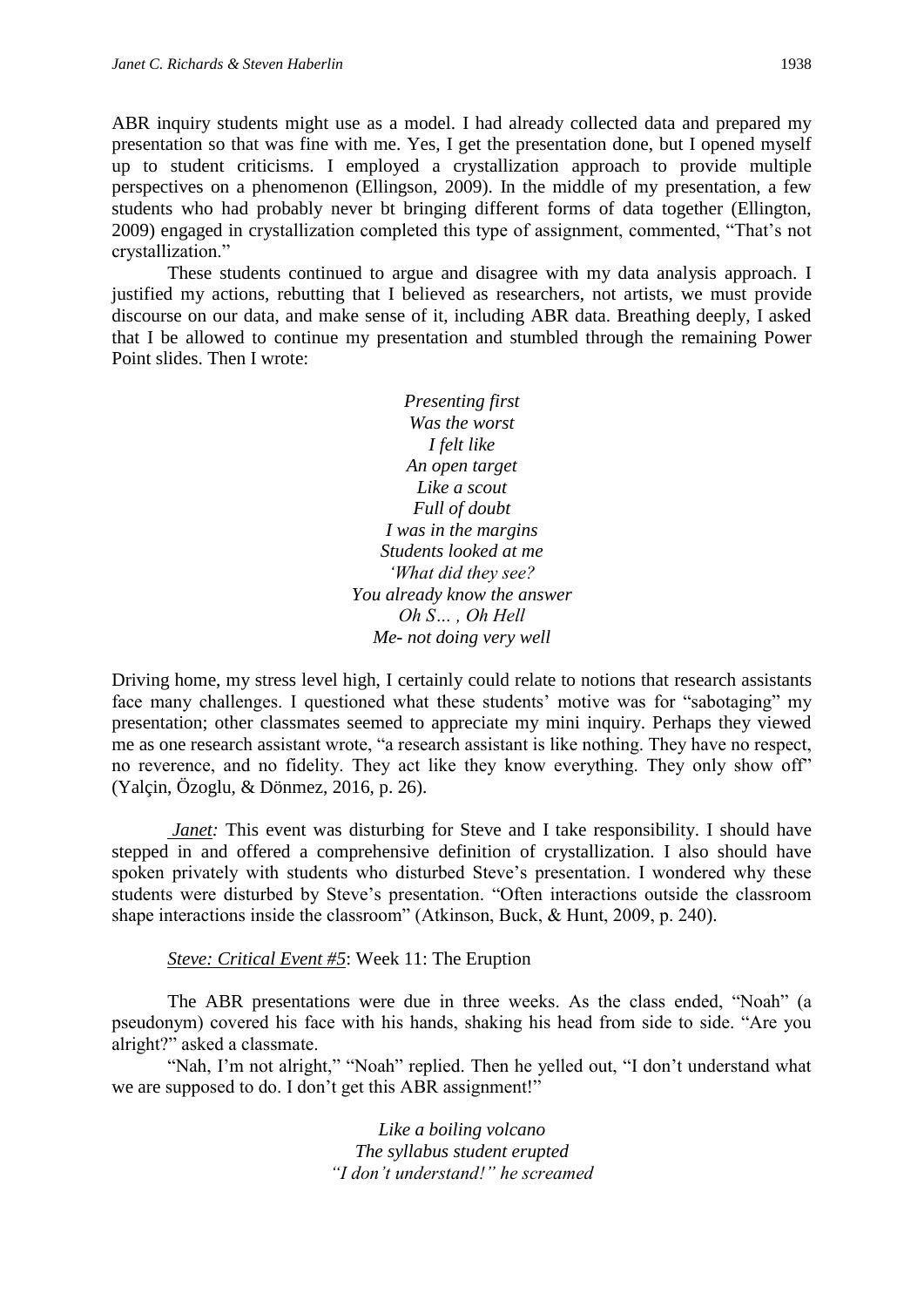*And our class was interrupted No wonder this student was so perturbed He wanted to do his best But we had discounted his instructional needs No wonder he was stressed So then I said "Man, let's figure it out I'll send you my presentation slides" And Janet said "I'll help you too We'll be your learning guides"*

*Steve*: Janet's worries about students not having completed a prerequisite qualitative research course came to haunt her again since this frustrated student had not studied qualitative methods. As the critical event map shows, critical events #1 and #2, now demonstrated another intertextual relationship (see #5 on the map).

Knowing it was my job to help students, I quickly offered to review the project requirements. "I'll send you one of my projects so you can see what is supposed to be on each slide," I assured him. But he didn't appear comforted. *"Janet is a great teacher, I love this class, but I just don't understand what we're supposed to do on this project,"* he told me.

Later, he e-mailed another poem to Janet that highlighted his continued conflict between wanting to engage in the arts to nurture his significant talents and the requirements of the ABR course, which focused on arts-based research.

> *I won't be complicit In shutting my own self down Please, God, be explicit Don't tell me you're now too proud I've spent my whole life fitting into the spaces You said I could have So I'll be damned if I get in another hold Another bind, another box*

In response, Janet drafted and sent a detailed description of each step of the project, noting exactly what was to appear on each Power Point slide, and e-mailed the plan to students. But as she said later, "*Too late – I needed to react to this problem early on. Now my non reaction has caused another tense situation."*

*Janet: Critical Event #6*: Week 12: This Art is Ugly!

*Art is in the eye of the beholder It certainly was for this class "Ugly," some said "Not pretty at all" But the docent let it pass As the instructor I had not prepared The students for what they would view No pretty flowers, or abstract art No mountains, or skies of blue Instead the theme was desecration*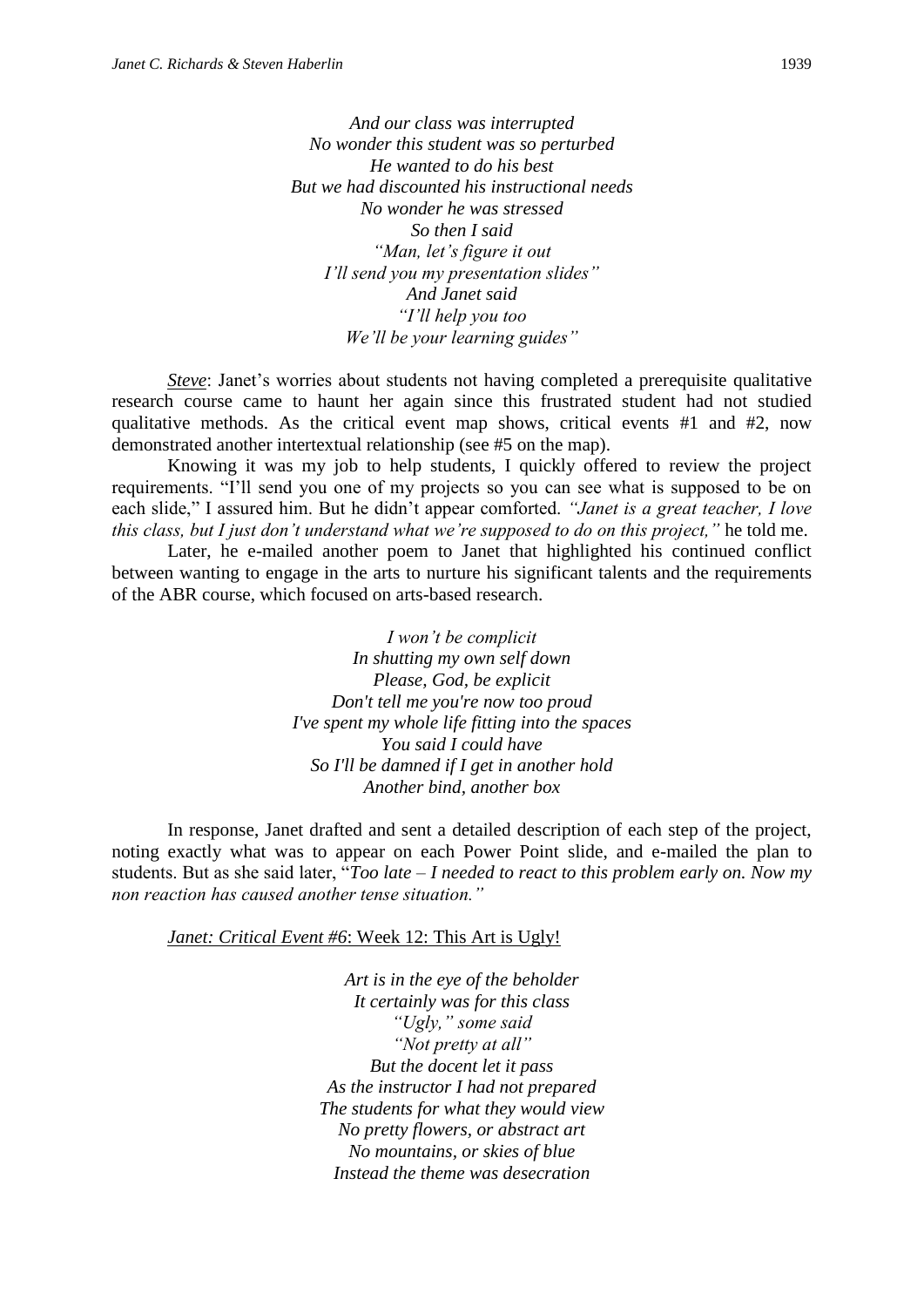*A ruined earth revealed Raw, disturbing, gritty scenes Predicted earth's fate was sealed Then in our next class discussion About our museum excursion Steve and a few students argued a lot Revealing their opposing versions*

The Contemporary Arts Center at our university constructed a new, themed installation (i.e., a complete unified experience) that highlighted artists' provocative ideas about the desecration of our planet. The installation illuminated how humans thoughtlessly extract natural resources from the earth to turn them into consumable goods and included etchings, digital prints, large murals, and "found art." One darkened room displayed an authentic, disturbing film of men working in depths of 1,000 meters in a now closed mine in Namibia, Africa. As we observed the film, we heard loud grinding sounds coming from underground vehicles.

*Steve*: The following week in class a few students and I engaged in a heated discussion related to the film - an "underground hell called Tsumeb Mines." Some shouted out that the men worked like slaves. I offered my opinion, "*Maybe the men wanted to work there. Perhaps they had no other place to work."*

I also said, *"I wonder whether any of the miners featured in the documentary enjoyed that type of work."*

Some students commented, *"You are enacting "white privilege." How'd you like to work in the dark all day?" "What gives you the right to decide what these men want?"* 

I began to debate with them and since we were getting nowhere some students and Janet helped defuse the situation by changing the topic.

*Janet***:** Here again I think I did too little too late. I needed to defuse this situation. Thinking back, I might have suggested we engage in a "Quick Write" about the topic and then share ideas in small groups. I also should have reminded the students at our first class meeting that exchanging ideas is important, but we all must offer our opinions respectfully and politely.

*Janet: Event # 7*: Week 13: Let's Share the Art We Love

*There was also An on-going semester divide Where some students Wanted ABR to slide They'd rather create art Share personal treasures Than learn to do ABR And so I felt pressured Other students complained And they were correct Sharing our art Soon lost its effect*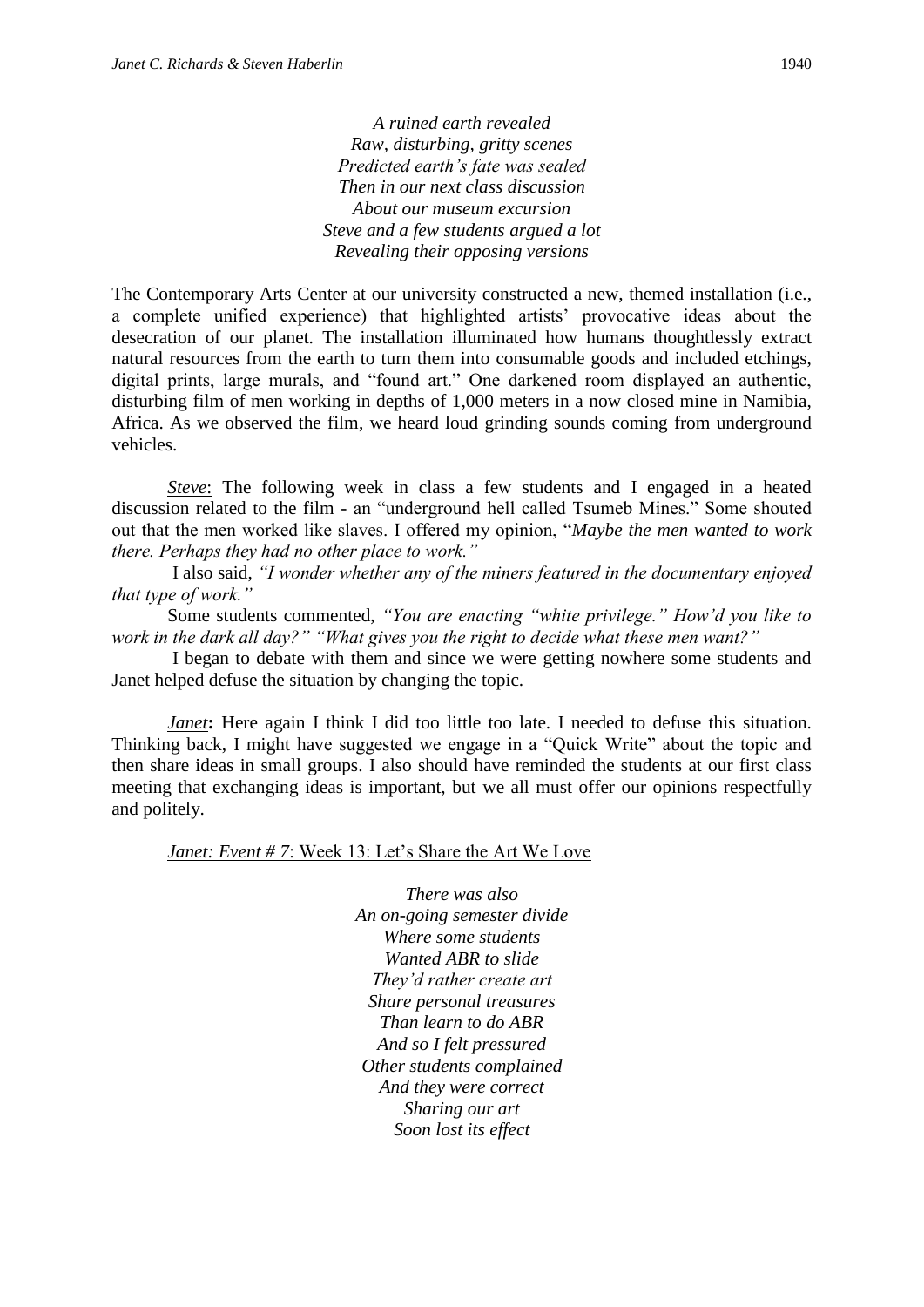Throughout the semester, some highly creative students wanted to engage in artistic pursuits rather than learn how to conduct arts-based research. It seemed their attitude was "*art for arts sake*."

(*Janet: From my notes*): Just before mid-semester, at the suggestion of one student, I agreed we would all bring a personally meaningful art object to share each week. The students' art treasures were all different-a T-shirt from a rock concert; a St. Patrick's prayer card; a box that when opened reflected the viewer; three pictures of Hispanic women that were torn from a conference program; a sword holder from Japan; visual art handed down from a deceased parent; original music composed by a student in class; handcrafted glasswork created by another student. These objects illuminated how the arts connect to our life experiences. And certainly, these occasions were initially enlightening.

*Steve:* There is no doubt viewing and appreciating art can be a powerful therapeutic tool (Bennington, et al., 2016). Certainly, all of us found this activity helped us learn a lot about one another. Sharing art in conjunction with past experiences and memories can bring people together and improve psychological wellbeing (Chiang, et al., 2010). Some of the artifacts shared were fascinating. But the activity consumed precious instructional time, lasting sometimes an hour or more in a 3-hour class. We needed this time to study arts-based scholarship, examine exemplar articles, and practice ABR data analysis. In retrospect, Janet now recognizes, her willingness to please students contributed to the class spending too much time on this pursuit and not enough time on how to conduct arts-based research.

#### **Limitations of The Inquiry**

Prior to our Discussion Section we share the limitations of the inquiry. One limitation centers on our multiple roles in the study that give rise to possible researcher bias (see Miles & Huberman, 1994). In this inquiry I (Janet) served as a researcher, data collector, data analyst, and a professor who was preoccupied with the achievements of my students and the success of the ABR course I developed. Steve was a student, class assistant, and researcher. Certainly, because of our various functions in this inquiry we were not value free although we made sure to critically reflect and share our possible biases with each other throughout the semester. Nonetheless, we were not detached from this inquiry; we were invested participants in the study.

Another limitation is as researchers we often see things we want to see and hear what we want to hear. Who we are impacts our perceptions and beliefs. Hermeneutic principles explain in all probability our professional background, epistemology, personal experiences, strong involvement in the course, and beliefs, attitudes, and worldviews influenced our interpretations of the data. A strong possibility exists others might come to different conclusions about their meaning.

A final limitation centers on our use of narrative sketches to provide context for the seven critical events we documented. Some scholars continue to question whether narrative is empirical data because it is susceptible to interpretations (Kim, 2015). We acknowledge, "narratives are interpretative, and in turn, require interpretation" (Riessmann, 1993, p. 22). With these limitations in mind, we reflect on what we learned in the following section.

#### **Our Discoveries**

In this study we connected ethnographic mapping with poetry-enriched narrative sketches to explore and construct knowledge about critical events that occurred in our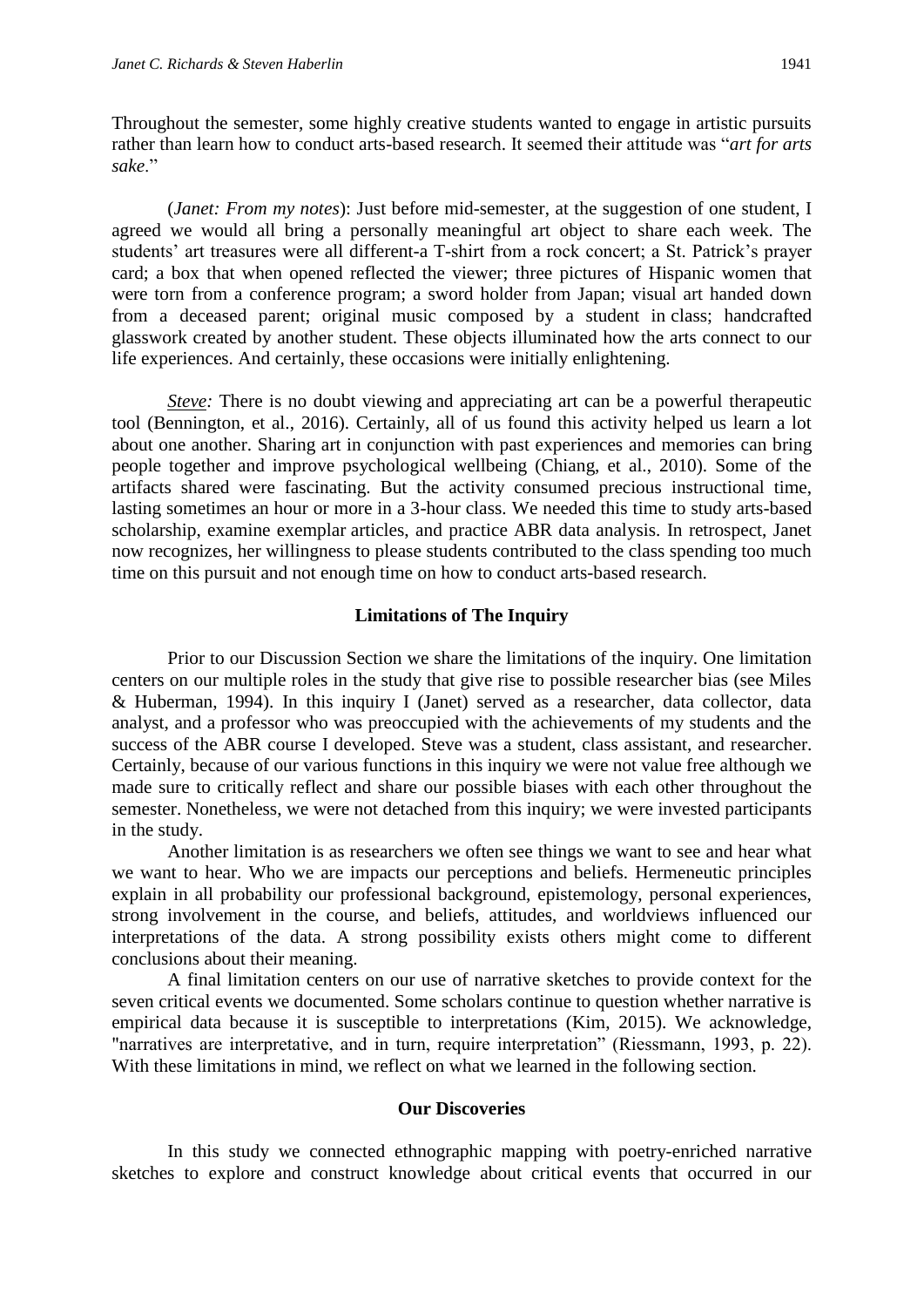inaugural ABR classroom. We believe the approach we took to archive and study the data demonstrates the value of employing different modes of inquiry to capture and make sense of complex phenomena, such as critical events. The visual images we archived on the ethnographic map illuminated patterns of data that allowed us to study relationships among the precursors and responses to critical events and highlighted connections, causal links, and commonalities among incidents (see Meinert & Kapferer, 2015; Webster & Mertova, 2007). Thus, mapping data reveals how graphic representations highlight incidents researchers might explore further "within a particular analysis and across a series of inter-connected analyses" (Green et al., 2011, p. 318). A case in point is when we turned to the second phase of our inquiry, we discovered the mapped data provided a visual heuristic that helped us author poetry-enriched narrative sketches. Moreover, the incorporation of poetry prompted study participants' emotions and feelings to emerge that included hubris, anxieties, doubts, uncertainties, and opinions.

Combining ethnographic mapping coupled with poetry-enriched narrative sketches allowed us to share our sometimes parallel, sometimes different assumptions and viewpoints with each other. Therefore, we were able to enhance our reflexivity, and make meaning, which is central to arts-based, ethnographic, and narrative explorations (Green et al., 2011). As we reflected on the critical incidents, we learned how we, instructor and student/class assistant, contributed to the events that occurred in our ABR class, such as events #1, #2, and #5. Furthermore, cobbling two different modes of data collection illuminated in what ways we occasionally had different perceptions of how we contributed to these situations. For example, Steve recognized early on that the original syllabus was too difficult for some students while I (Janet) disregarded his concerns. With considerable practical experience and a well-structured syllabus in hand, I (Janet) felt confident and prepared to teach the course, but the inclusion of some students with no background in qualitative research thwarted my plans. Thus, I learned that experiences, resources, and needs of students differ rather than assuming "students are all the same" (Misra & Lundquist 2017, n.p.). In the same way, Steve was distressed by some peers' comments in response to his ideas about the Contemporary Art installation. Yet my (Janet's) initial perception was that students were engaged in a worthwhile debate. Consequently, in addition, we consider this inquiry as a type of self-study of our teaching practices and professional attitudes and perceptions.

The ABR students' reactions to the art center installation also helped us appraise our pedagogy. While some students appreciated the exhibitions, a few missed the instructional purpose—to explore how artists conveyed meaning and communicated complex ideas. Research shows student preparation for a field trip can significantly improve learning (Kisiel, 2006). Therefore, from now on, we will make sure we know the theme of an art installation and share our understandings with ABR students.

We also learned the need to make clear to our ABR students the differences between *the arts* and *arts-based research*. Specifically, art becomes research when arts practices are communicated as inquiry (Fendler & Hernández-Hernandez, 2013). Consequently, while learning to appreciate the arts is certainly beneficial, rather than simply talking about, and sharing art, we needed to have spent more time helping students use artistic processes, such as dance, music, narrative, poetry, and visual arts, and the like to collect and interpret data and to understand arts-based research. According to Barone & Eisner (2012), "ABR is defined by the presence of certain aesthetic qualities or design elements that infuse the inquiry **process** and the research text" (p. 96).

In summary, in this inquiry we were also informed by three intertwined philosophical views (interactional ethnographic tenets; interpretivism, and; the intertextual characteristics of classroom culture) that helped us understand the critical events that took place in our ABR context. These philosophical ideas along with mapping interfaced with poetry-enriched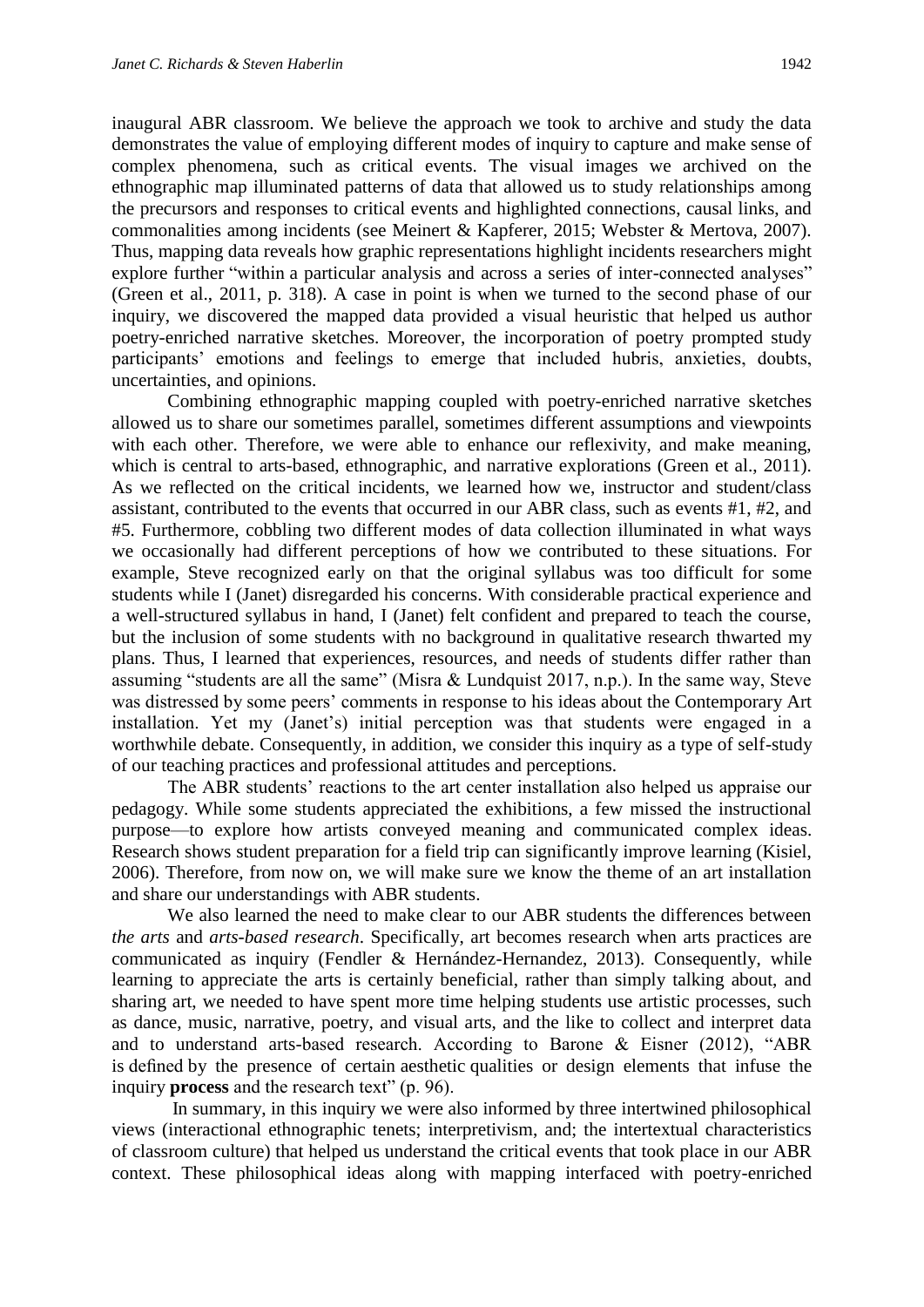narrative sketches provided us with new insights, appreciation, and understandings about the power and consequences of critical classroom events and how we (Janet and Steve) contributed to them by not listening to our students.

#### **References**

- Atkinson, M., Buck, R., Hunt, A. (2009) Sociology of the college classroom: Applying sociological theory at the classroom level. *Teaching Sociology,* 37, 233–244.
- Barone, T. (2001). Science, art, and the predispositions of educational researchers. *Educational Researcher*, *30*(7), 24-28.
- Barone, T., & Eisner, E. (2012). *Arts-based research.* Thousand Oaks, CA: SAGE.
- Bennington, R., Backos, A., Harrison, J. Etherington, R. & Carolan, R. (2016). Art therapy in art museums: Promoting social connectedness and psychological well-being of older adults. *The Arts in Psychotherapy, 49*, 34-43.
- Bloome, D., & Egan-Roberson, A. (1993). The social construction of intertextuality in reading and writing lessons. *Reading Research Quarterly, 28*(4), 304-333.
- Butterfield, L, Borgen, W., Amudson, N., & Maglio, A. (2005). Fifty years of the critical incident technique: 1954–2004 and beyond. *Qualitative Research*, *5*(4), 475-497.
- Cahnmann-Taylor, M. & Sigesmund, R. (2008). *Arts-based research in education; Foundations for practice.* New York, NY: Routledge.
- Castanheira, M. L., Crawford, T., Dixon, C. N., & Green, J. L. (2001). Interactional ethnography: An approach to studying the social construction of literate practices. *Linguistics and Education, 11*(4), 353-400.
- Chiang, H. Chu, H. Chang, M. Chung, C. Chen, H. & Chiou, K. (2010). The effects of reminiscence therapy on psychological well-being, depression and loneliness among the institutionalized aged. *International Journal of Geriatric Psychiatry, 25*, 380-388.
- Connelly, M. & Clandinin, D. (1990). Stories of experience and narrative inquiry. *Educational Researcher, 19*(5), 2-14.
- Derrida, J. (1978). *Writing and difference* (A. Bass, Trans.). Chicago, IL: University of Chicago Press. (Original work published in 1967)
- Dixon, C. de la Cruz, E., Green, J., Lin, L., & Brandts, L. (1992). Do you see what we see? The referential and intertextual nature of classroom life. *Journal of Classroom Interaction*, *27*(2), 29-36.
- Eisner, E. (1991). *The enlightened eye: Qualitative inquiry and the enhancement of educational practice.* New York, NY: Macmillan.
- Ellingson, L. (2009). *Engaging crystallization in qualitative research*. Washington, D.C.: Sage Publications.
- Flanagan, J. C. (1954). The critical incident technique. *Psychological Bulletin*, *51*(4), 327- 358.
- Fendler, R., & Hernández-Hernández, F. (2013). What does research mean for fine arts students? In *1st Conference on Arts-Based and Artistic Research: Critical reflections on the intersection of art and research* (p. 227). Barcelona, Spain.
- Foucault, M. (1980). *Power/knowledge: Selected interviews and other writings, 1972-1977*. New York, NY: Pantheon.
- Green, J., & Bloome, D. (1997). Ethnography & ethnographers in education: A situated perspective. In J. Flood, & S. B. Heath (Eds.), *Handbook of research on teaching literacy through the communicative and visual arts* (pp. 1-46). New York, NY: Macmillan.
- Green, J., & Castanheira, M. L. (2012). Exploring classroom life and student learning. In *Understanding Teaching and Learning* (pp. 53-65). Rotterdam, NY: Sense Publishers.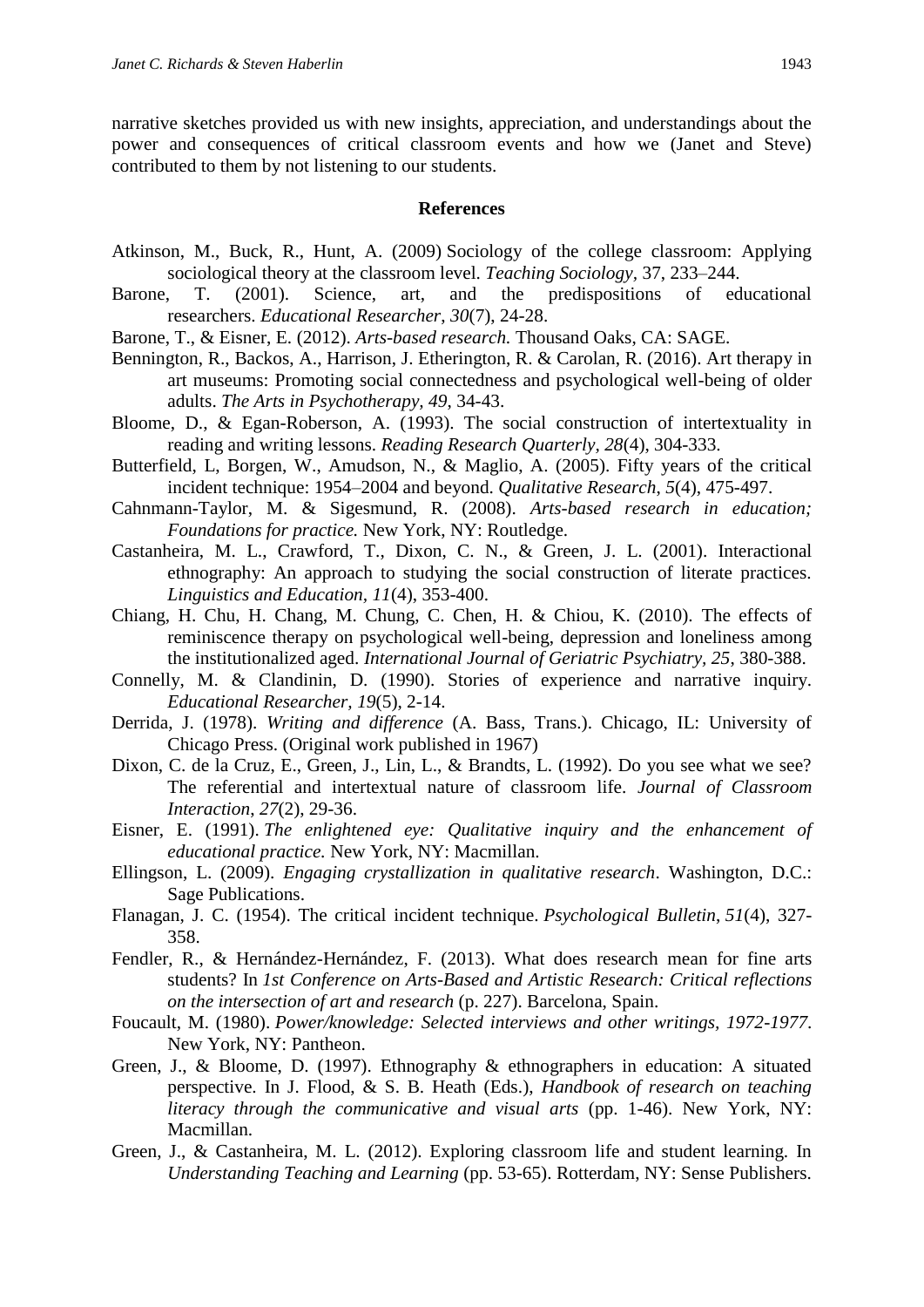- Green, J., Sukauskaite, A., & Baker, B. (2011). Ethnography as epistemology: An introduction to educational ethnography. In J Waring, R. Coe, & L Hidges (Eds.), *Research methods and methodologies in education* (pp. 309-321). Los Angeles, CA: Sage.
- Kim, J. (2015). *Understanding narrative inquiry: The crafting and analysis of stories as research.* Thousand Oaks, CA: Sage Publications.
- Kinsella, A. (2006). Poetic resistance: Juxtaposing personal and professional discursive constructions in a practice context. Retrieved from <http://jcacs.journals.yorku.ca/index.php/jcacs/article/viewFile/16994/15796>
- Kisiel, J. (2006). Making field trips work. *Science Teacher, 73*(1), 46-48.
- Knowles, J. G., & Cole, A. L. (Eds.). (2008). *Handbook of the arts in qualitative research: Perspectives, methodologies, examples, and issues*. Thousand Oaks, CA: Sage.
- Leavy, P. (2015). *Method meets art: Arts-based research practice*. New York, NY: Guilford Publications.
- Lichtman, M. (2013). *Qualitative research for the social sciences*. Thousand Oaks, CA: Sage Publications.
- Manke, M. (2008). *Classroom power relations: Understanding student-teacher interaction*. New York, NY: Routledge.
- McNiff, S. (2008). Art-based research. In J. G. Knowles & A. L. Cole (Eds.), *Handbook of the arts in qualitative research*, (pp. 29-40). Thousand Oaks, CA: Sage.
- Meinert, L., & Kapferer, B. (Eds.). (2015). *In the event: Toward an anthropology of generic moments*. New York, NY: Berghahn Books.
- Miles, B. M. & Huberman, A. M. (1994). *Qualitative data analysis: A methods sourcebook.*  Thousand Oaks, CA: SAGE Publications.
- Misra, J., & Lundquist, J. (2017, June 15). Key factors in successful student mentoring. *Inside Higher Ed.* Retrieved from [https://www.insidehighered.com/advice/2017/06/15/how-individual-members-well](https://www.insidehighered.com/advice/2017/06/15/how-individual-members-well-their-institutions-should-mentor-students)[their-institutions-should-mentor-students](https://www.insidehighered.com/advice/2017/06/15/how-individual-members-well-their-institutions-should-mentor-students)
- Montaigne, M. (1580). *The complete essays.* France.
- Neuman, W. L. (2000). *Social research methods: qualitative and quantitative approaches* (4<sup>th</sup>) ed.). Boston, MA: Allyn and Bacon.
- Pink, S. (Ed.). (2007). *Visual interventions: Applied visual anthropology* (Vol. 4). Berghahn Books.
- Richards, J. C. (2011). "Every word is true": Stories of our experiences in a qualitative research course. *The Qualitative Report, 16*(3), 782-819. Retrieved from <http://nsuworks.nova.edu/tqr/vol16/iss3/9>
- Riessman, C. K. (1993). *Narrative analysis* (Vol. 30). Newbury Park, CA: Sage.
- Stokrocki, M. (1997). Qualitative forms of research methods. In S. La Pierre, & E. Zimmerman (Eds.), *Research methods and methodologies for art education* (pp. 33- 56). Reston, VA: NAEA.
- Webster, L., & Mertova, P. (2007). *Using narrative inquiry as a research method*. New York, NY: Routledge.
- Wood, D. (1992). *The power of maps*. New York, NY: The Guilford Press.
- Wood, J. (2012). *Transformation through journal writing: The art of self-reflection for the helping professions*. London, UK: Jessica Kingsley Publishers.
- Woods, P. (1985). *Critical events in teaching and learning*. New York, NY: Rutledge
- Yalçin, M., Özoglu, E. A., & Dönmez, A. (2016). Metaphoric perceptions of academic staff about the concept of research assistant. *Egitim ve Bilim*, *41*(185), 19-32.